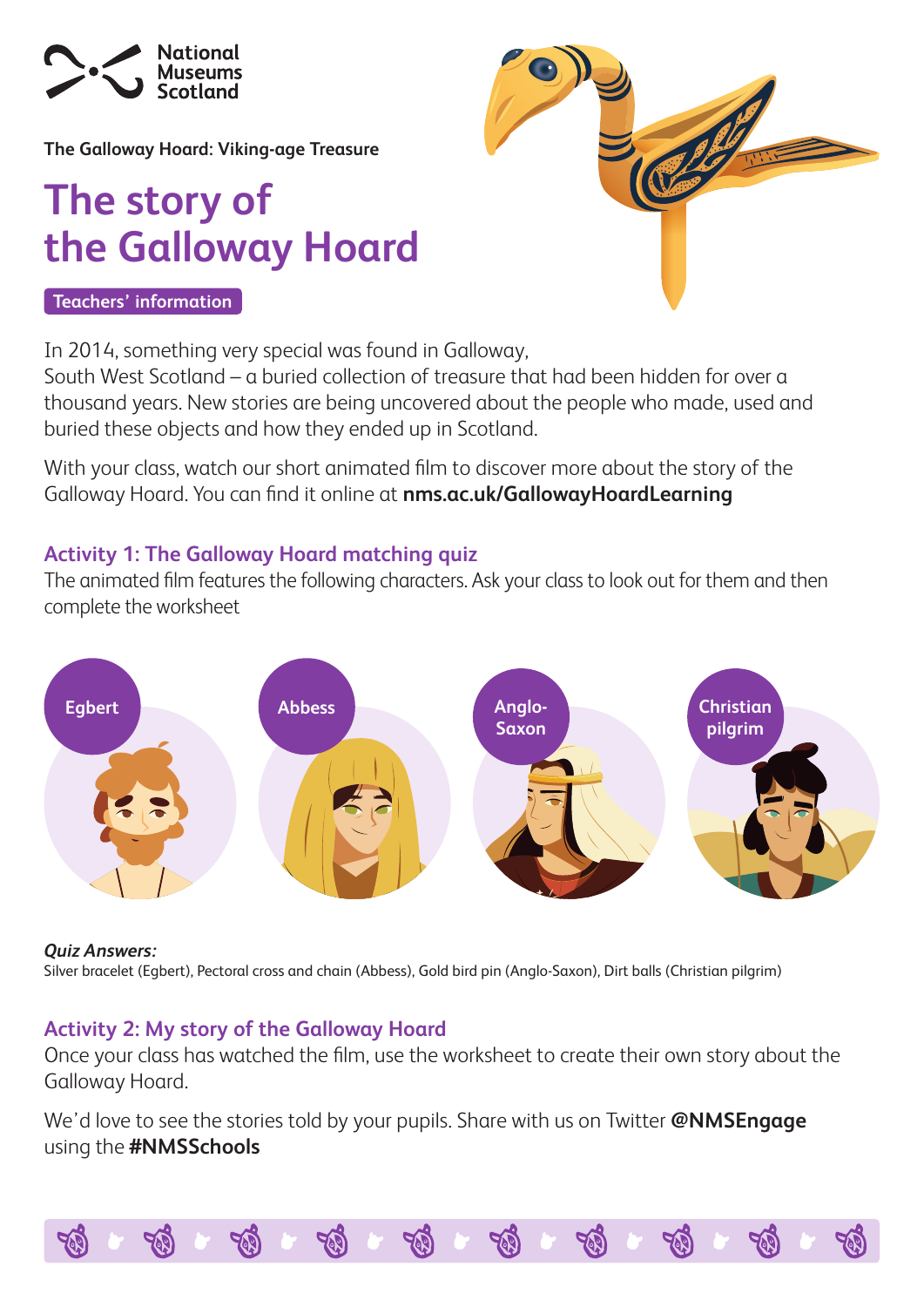

**The Galloway Hoard: Viking-age Treasure**

## **The Galloway Hoard matching quiz**



**Name:** 

Who owned these objects? Match the objects to the correct character.